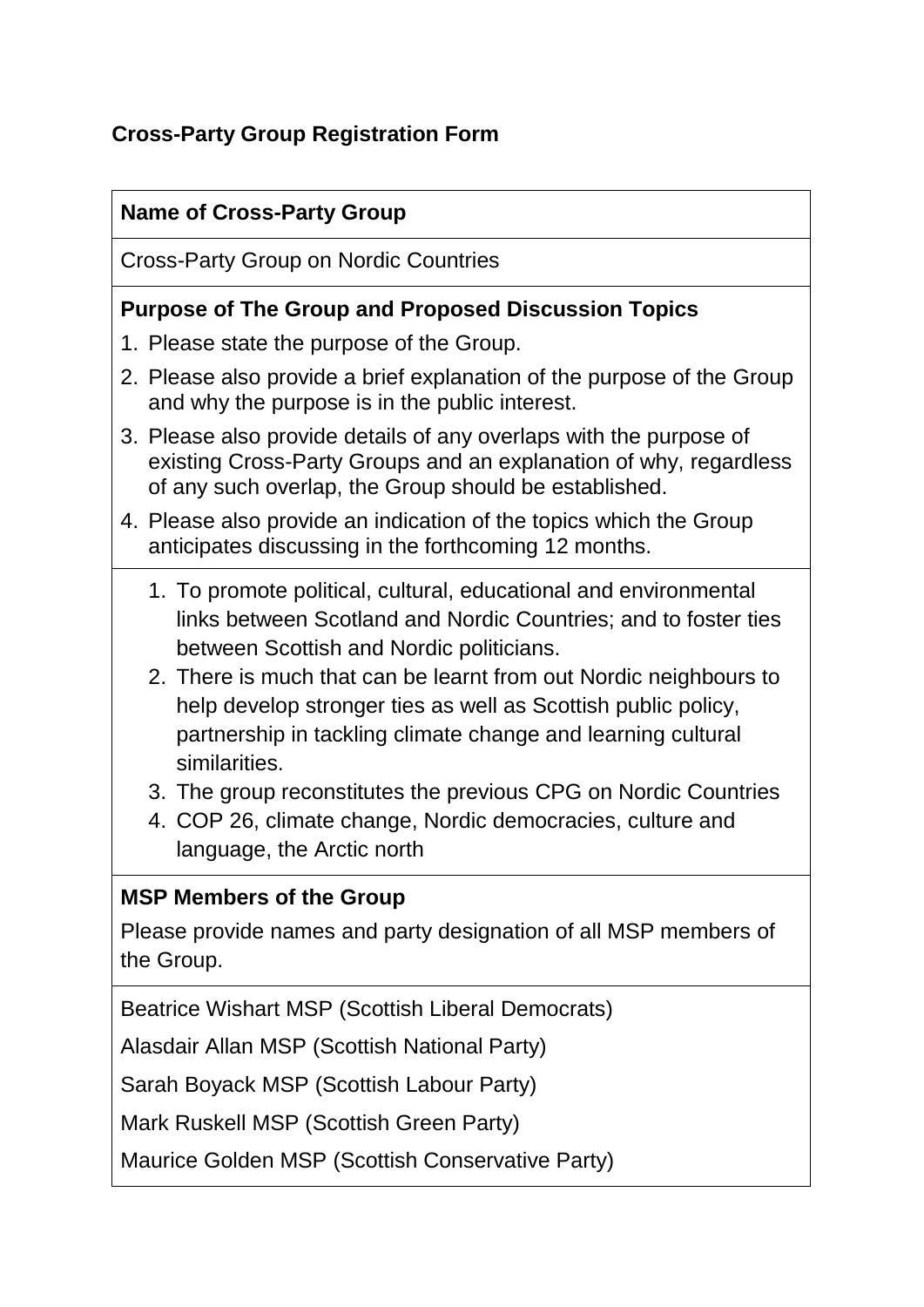Stephen Kerr MSP (Scottish Conservative Party)

## **Non-MSP Members of the Group**

For organisational members please provide only the name of the organisation, it is not necessary to provide the name(s) of individuals who may represent the organisation at meetings of the Group.

Individuals

**Organisations** 

#### **Group Office Bearers**

Please provide names for all office bearers. The minimum requirement is that two of the office bearers are MSPs and one of these is Convener – beyond this it is a matter for the Group to decide upon the office bearers it wishes to have. It is permissible to have more than one individual elected to each office, for example, coconveners or multiple deputy conveners.

| Convener           | <b>Beatrice Wishart MSP</b> |
|--------------------|-----------------------------|
| Deputy<br>Convener | Alasdair Allan MSP          |
|                    | Sarah Boyack MSP            |
|                    | <b>Mark Ruskell MSP</b>     |
| Secretary          |                             |
| Treasurer          |                             |

## **Financial Benefits or Other Benefits**

Please provide details of any financial or material benefit(s) the Group anticipates receiving from a single source in a calendar year which has a value, either singly or cumulatively, of more than £500. This includes donations, gifts, hospitality or visits and material assistance such as secretariat support.

N/A

## **Subscription Charged by the Group**